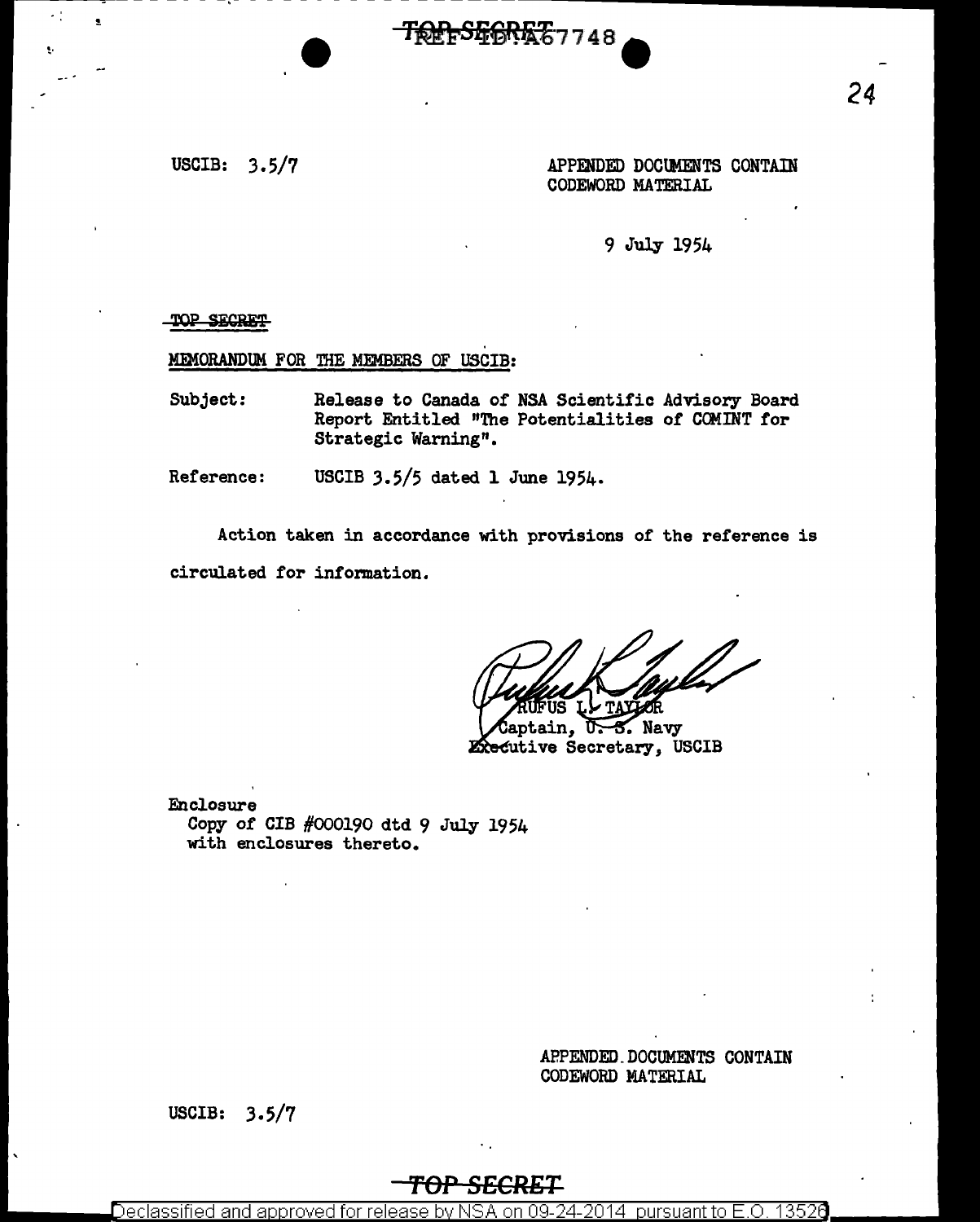### UNITED STATES COMMUNICATIONS INTELLIGENCE BOARD WASHINGTON 25, D. C. OFFICE OF THE CHAIRMAN

<del>ፒርድ የፑርRET,</del><br>ቱ<del>ርድ የፑር</del>RET,

APPENDED DOCUMENTS CONTAIN CODEWORD MATERIAL

CIB # 000190

9 July 1954

#### TOP SECRET

#### MEMORANDUM FOR THE DIRECTOR. NATIONAL SECURITY AGENCY:

Subject: Release to Canada of NSA Scientific Advisory Board Report Entitled "The Potentialities of COMINT for Strategic Warning".

Reference: USCIB 3.5/5 dated 1 June 1954.

1. In reply to the reference the enclosed comments have been received fran the Army, Navy, Air Force, and CIA members of USCIBEC.

2. These enclosures are forwarded pursuant to the USCIBEC-USCIB decision set forth in paragraph 2 of the reference.

Very respectfully,

*TOP SECRET* 

(SIGNED) RUFUS L. TAYLOR Captain, U. S. Navy Executive Secretary, USCIB

**Enclosures** a/s

> APPENDED DOCUMENTS CONTAIN CODEWORD MATERIAL

Enclosure with USCIB 3.5/7 dtd.9 July 1954.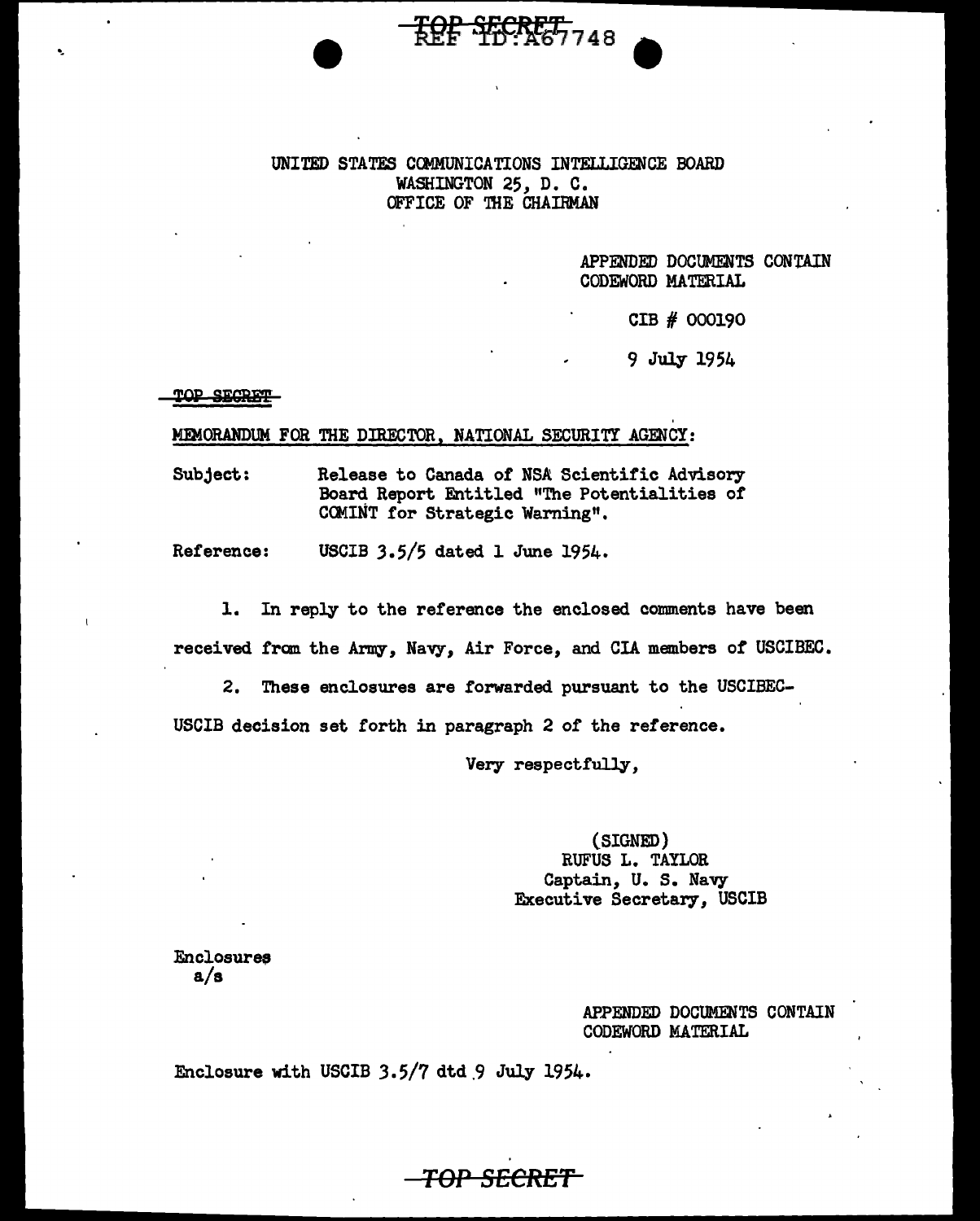

### DEPARTMENT OF THE ARMY OFFICE OF THE ASSISTANT CHIEF OF STAFF, G-2, INTELLIGENCE WASHINGTON 25, D. C.

TOP SECRET FROTH

G2-PP

17 JUN 1954

MEMORANDUM FOR: EXECUTIVE SECRETARY, USCIB

SUBJECT: Deletions from the Robertson Report (C)

It is requested the following be deleted from the Robertson Report, for the reasons indicated, prior to its release to Canada:

a. Page 4, Paragraph 3. Delete the words "both civilian and military" from the first sentence. Delete the last sentence. Army does not agree that the military personnel policies of the U.S. Army should be revised. In addition, Anny does not consider that such internal U.S. matters should be released to Canada.

b. Page 6, first paragraph. Delete reference to Appendix III and delete Appendix III. Army does not consider that USCIB is authorized to release military operational data of the type included in Appendix III.

c. Pages 20 and 21. Delete both pages. EI.INT matters are not under USCIB cognizance and the Army does not consider that USCIB is authorized. to release any data on U.S. EI.INT arrangements and problems to Canada.

d. Page 60. Delete paragraph on Intercept Operations. See paragraph l above.

e. Page  $67$ . Delete Appendix X. See paragraph 3 above.

FOR THE ASSISTANT CHIEF OF STAFF, G-2

(SIGNED) THCMAS M. LARNER Colonel, GS Chief, Plans and Policy Office

Enclosure with CIB #000190 dtd 9 July 1954.

# TOP SECRET FROTH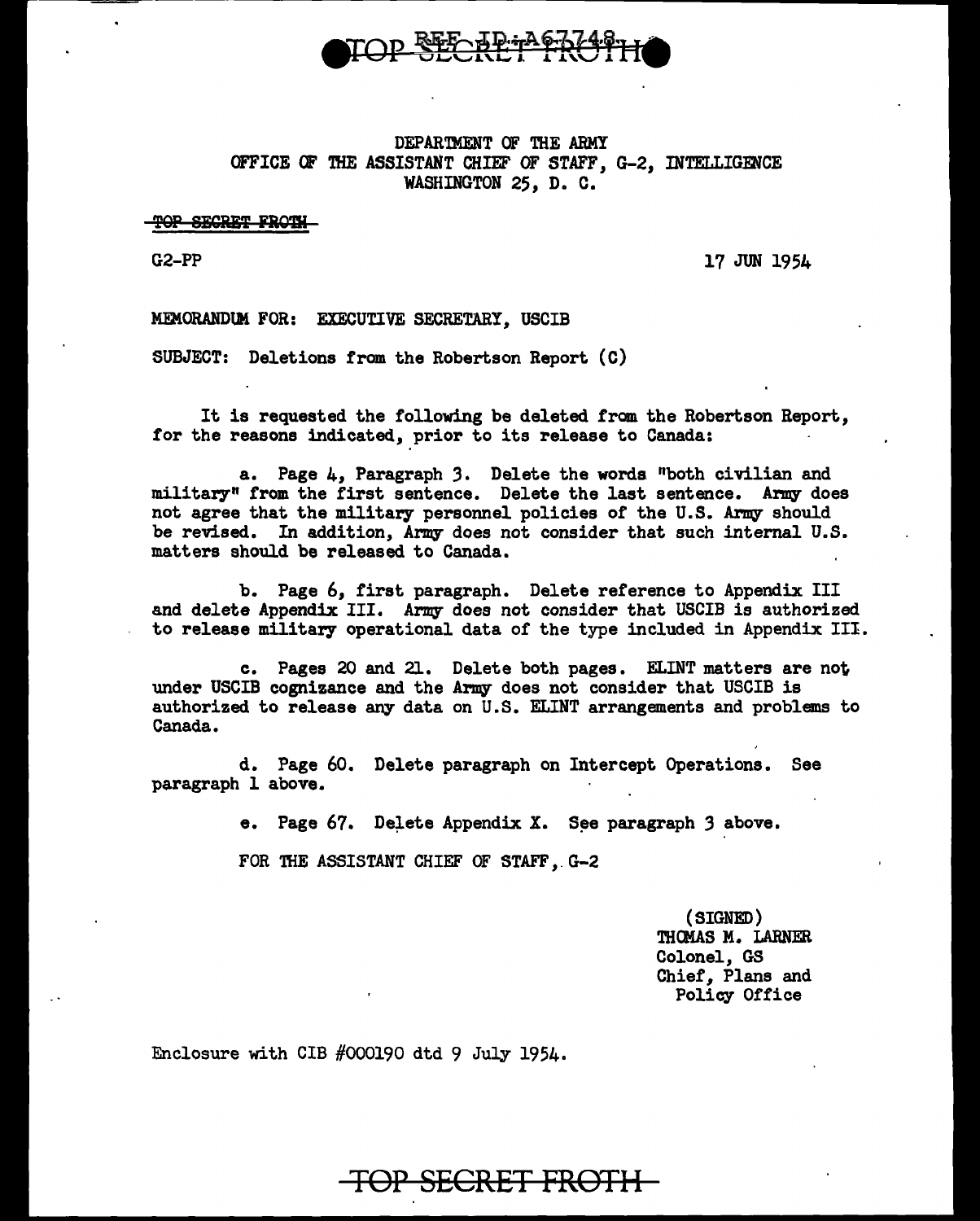

TOP SECRET<sub>748</sub>

Op-922YB1/avd SY/000588-54

<del>top secret</del>

2 JUL 1954

MEMORANDUM

From: Navy Member, USCIBEC<br>To: Executive Secretary. Executive Secretary, USCIB

Subj: NSASAB report; deletions from

Ref: (a) USCIB 3.5/5

1. It is considered that this report does not adequately survey the potentialities or COMINT and that the emphasis as placed on the various phases of the problem renders the conclusions questionable. In view of this the Navy Member, USCIBEC feels it impracticable to indicate other than the following specific deletions in response to reference (a):

- a. Page 13, second sentence
- b. Page 26, fifth sentence
- c. Page *38,* second paragraph
- d. Page 42, entire section headed "Delivery of Intelligence Information"
- e. Page 43, fourth sentence under "Discussion"

2. It is recommended that, regardless of deletions, the covering letter stress that the report is not intended to reflect the views of USCIB and that it is forwarded only as a matter of interest and for study.

<del>TOP SECRET'</del>

(SIGNED) W. M. McCORMICK Captain, USN

Enclosure with CIB #000190 dtd 9 July 1954.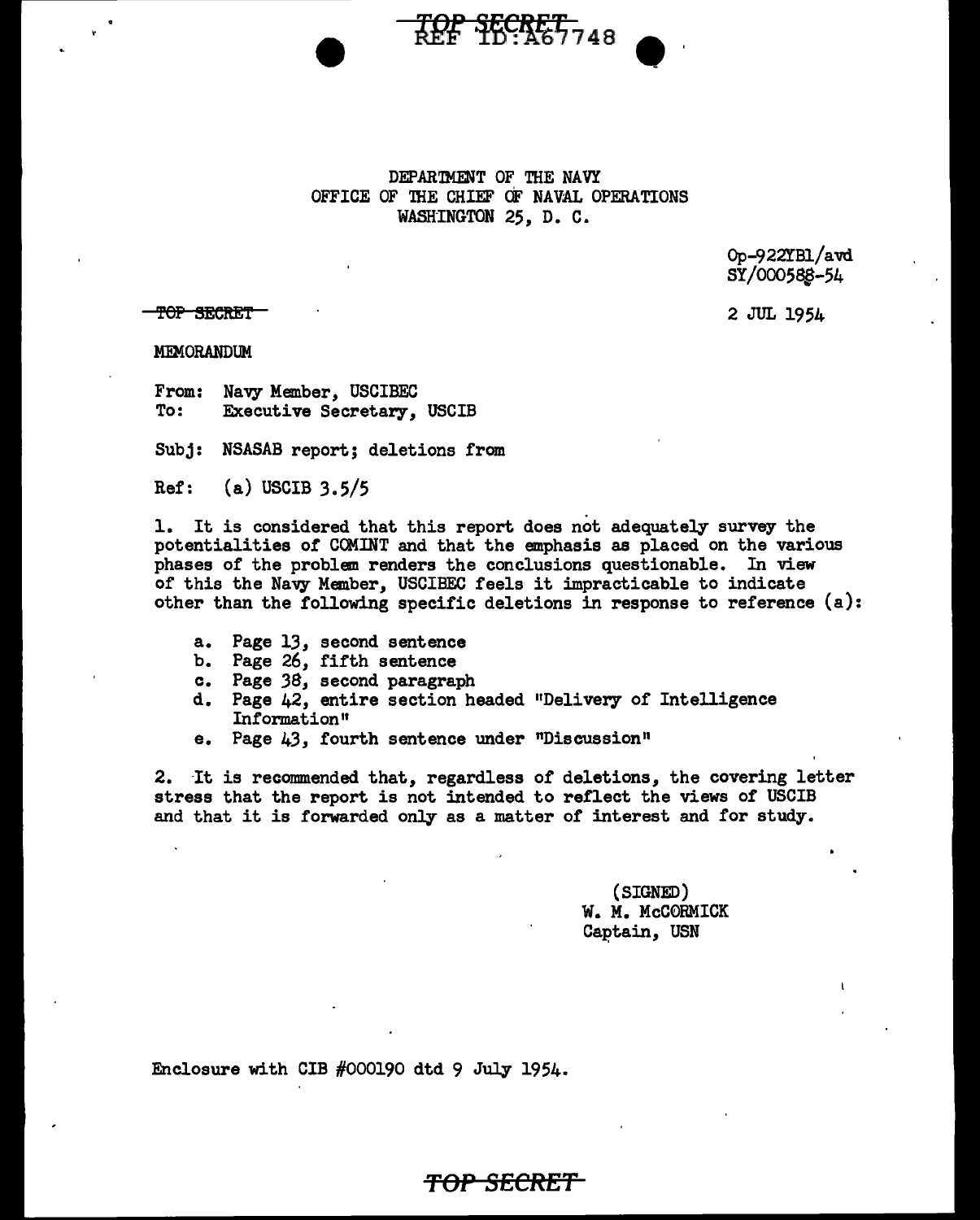#### DEPAR'IMENT OF THE AIR FORCE HEADQUARTERS UNITED STATES AIR FORCE WASHINGTON *25,* D. C.

TOP SEGRET

•

AFOIN-LA3

9 June 1954

•

MDiORANDUM FOR EXECUTIVE SECRETARY, USCIB

SUBJECT: (Unclassified) Recommended Changes to Robertson Report

1. Reference is made to the decision on Item 1 rendered by USCIBEC at its 15th Meeting.

2. It is requested that the following deletions be made to the expurgated version of the Robertson Report before its release to the Canadians:

a. Page 20 - Delete the following clause from the first sentence "....but the degree of coordination among the services and with the COMINT effort is at present unsatisfactory from a warning standpoint".

b •. Page 21 - Delete the following "Deficiencies in the EI.INT program from the waming standpoint are:" and paragraphs 1, 2, *3,* 4, and *5,* thereafter.

c. Page 39 - Delete the fourth paragraph.

d. Pages 39-40 - Delete from last paragraph the second sentence which begins on page 39 and ends on page 40.

e. Page 40 - Delete the word "such" from the sentence near the top of the page beginning with the words "More effective utilization ...". Delete paragraph near bottom of the page beginning with the words "Additionally, it is particularly ...".

f. Pages 67-72 - Delete entire Appendix X.

,3. It is understood that USCIBEC agreed that the Canadians would be advised that the Robertson Report is advisory in nature and does not necessarily reflect official U. S. views.

**TOP SECRET** 

FOR THE CHIEF OF STAFF:

(SIGNED) F. J. HARROLD Lt Colonel, USAF Directorate of Intelligence

Enclosure with CIB #000190 dtd 9 July 1954.